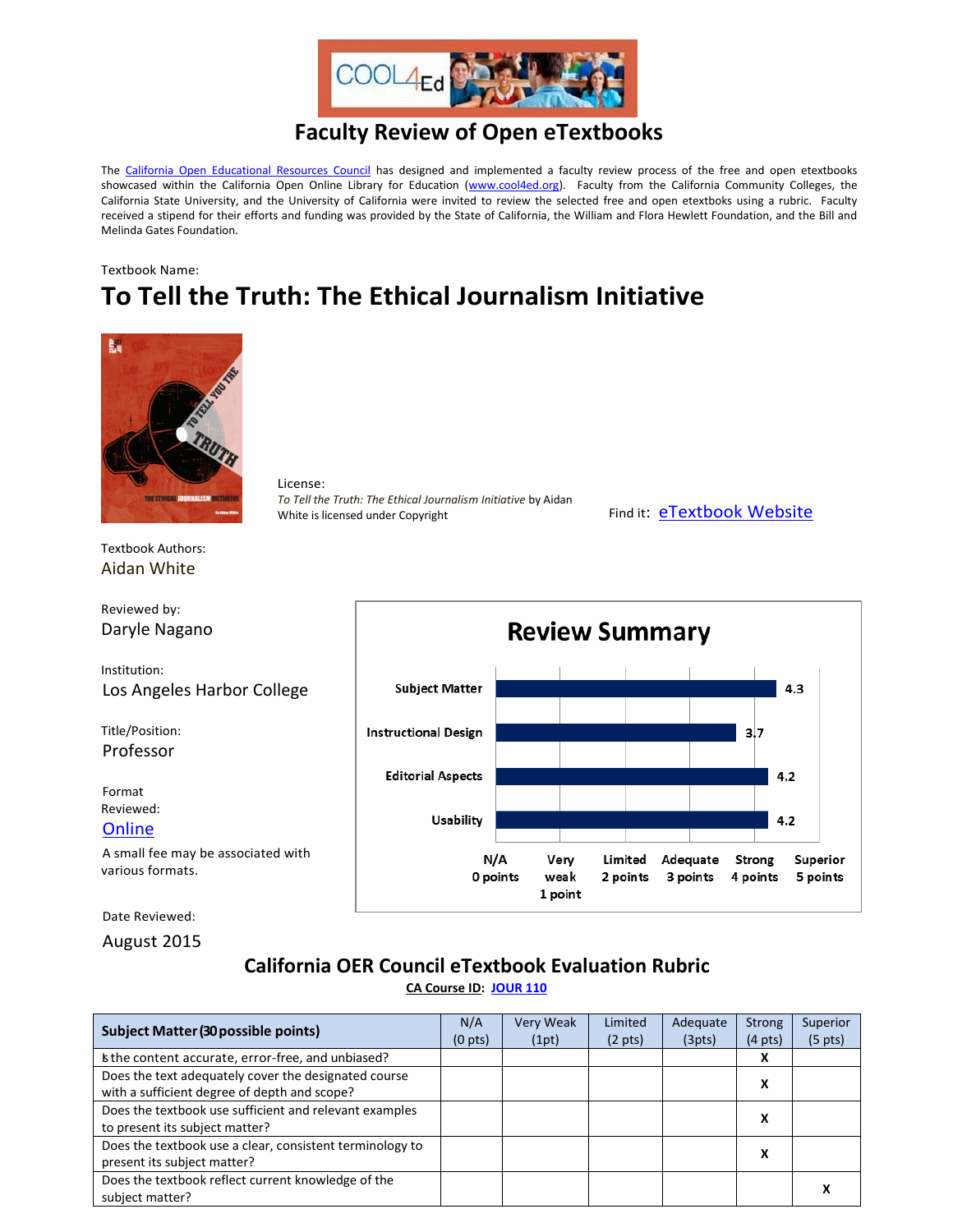| Does the textbook present its subject matter in a          |  |  |  |
|------------------------------------------------------------|--|--|--|
| culturally sensitive manner? (e.g. Is the textbook free of |  |  |  |
| offensive and insensitive examples? Does it include        |  |  |  |
| examples that are inclusive of a variety of races,         |  |  |  |
| ethnicities, and backgrounds?)                             |  |  |  |

Total Points: 26 out of 30

Please provide comments on any aspect of the subject matter of this textbook:

- The textbook provided many inclusive examples of all cultures, but went further by providing examples of how ethics works in other countries as well (e.g. Norway, China, Ukraine) which gives the reader a more well-rounded view.
- All the examples were current and provided perspectives from different genders, races, values, backgrounds, etc. The author backed up any of his opinions with facts/sources/evidence.
- Since most students appreciate textbooks that have pictures to illustrate points, it is important for this text to include an appropriate amount. The text provided a variety of images throughout each chapter.

| Instructional Design (35 possible points)                                                                                                                                 | N/A<br>(0 <sub>pts</sub> ) | Very Weak<br>(1pt) | Limited<br>$(2 \text{ pts})$ | Adequate<br>(3pts) | <b>Strong</b><br>$(4 \text{ pts})$ | Superior<br>$(5 \text{ pts})$ |
|---------------------------------------------------------------------------------------------------------------------------------------------------------------------------|----------------------------|--------------------|------------------------------|--------------------|------------------------------------|-------------------------------|
| Does the textbook present its subject materials at<br>appropriate reading levels for undergrad use?                                                                       |                            |                    |                              |                    | x                                  |                               |
| Does the textbook reflect a consideration of different<br>learning styles? (e.g. visual, textual?)                                                                        |                            |                    |                              |                    | x                                  |                               |
| Does the textbook present explicit learning outcomes<br>aligned with the course and curriculum?                                                                           |                            |                    |                              |                    | X                                  |                               |
| Is a coherent organization of the textbook evident to the<br>reader/student?                                                                                              |                            |                    |                              |                    | x                                  |                               |
| Does the textbook reflect best practices in the instruction<br>of the designated course?                                                                                  |                            |                    | x                            |                    |                                    |                               |
| Does the textbook contain sufficient effective ancillary<br>materials? (e.g. test banks, individual and/or group<br>activities or exercises, pedagogical apparatus, etc.) |                            |                    |                              |                    | x                                  |                               |
| Is the textbook searchable?                                                                                                                                               |                            |                    |                              |                    | x                                  |                               |

Total Points: 26 out of 35

Please provide comments on any aspect of the instructional design of this textbook:

- The textbook was written for a beginning Journalism students that need to first understand the history of a journalist's ethical obligations.
- All of the principles are graphically highlighted and the image describing "The Ethical Journalism Initiative Will" is visually appealing and easy to memorize.
- The chapters are organized in a coherent manner and terms that students need to be familiar with are defined upfront. Each chapter also poses ethical dilemmas and questions for students to discuss in class.

| <b>Editorial Aspects (25 possible points)</b>                | N/A<br>(0 <sub>pts</sub> ) | <b>Very Weak</b><br>(1pt) | Limited<br>$(2 \text{ pts})$ | Adequate<br>(3pts) | <b>Strong</b><br>$(4 \text{ pts})$ | Superior<br>$(5 \text{ pts})$ |
|--------------------------------------------------------------|----------------------------|---------------------------|------------------------------|--------------------|------------------------------------|-------------------------------|
| Is the language of the textbook free of grammatical,         |                            |                           |                              |                    |                                    |                               |
| spelling, usage, and typographical errors?                   |                            |                           |                              |                    | x                                  |                               |
| Is the textbook written in a clear, engaging style?          |                            |                           |                              | x                  |                                    |                               |
| Does the textbook adhere to effective principles of          |                            |                           |                              |                    |                                    |                               |
| design? (e.g. are pages latid0out and organized to be        |                            |                           |                              |                    |                                    | x                             |
| clear and visually engaging and effective? Are colors,       |                            |                           |                              |                    |                                    |                               |
| font, and typography consistent and unified?)                |                            |                           |                              |                    |                                    |                               |
| Does the textbook include conventional editorial             |                            |                           |                              |                    |                                    |                               |
| features? (e.g. a table of contents, glossary, citations and |                            |                           |                              |                    |                                    | x                             |
| further references)                                          |                            |                           |                              |                    |                                    |                               |
| How effective are multimedia elements of the textbook?       |                            |                           |                              |                    | х                                  |                               |
| (e.g. graphics, animations, audio)                           |                            |                           |                              |                    |                                    |                               |

Total Points: 21 out of 25

Please provide comments on any editorial aspect of this textbook.

- The textbook is very visually appealing because of the layout and consistency from chapter to chapter.
- The text provides section headings and subsection headings to break up main areas of discussion.
- In addition, the text is balanced with pictures and side boxes of information that are relevant to the chapter.